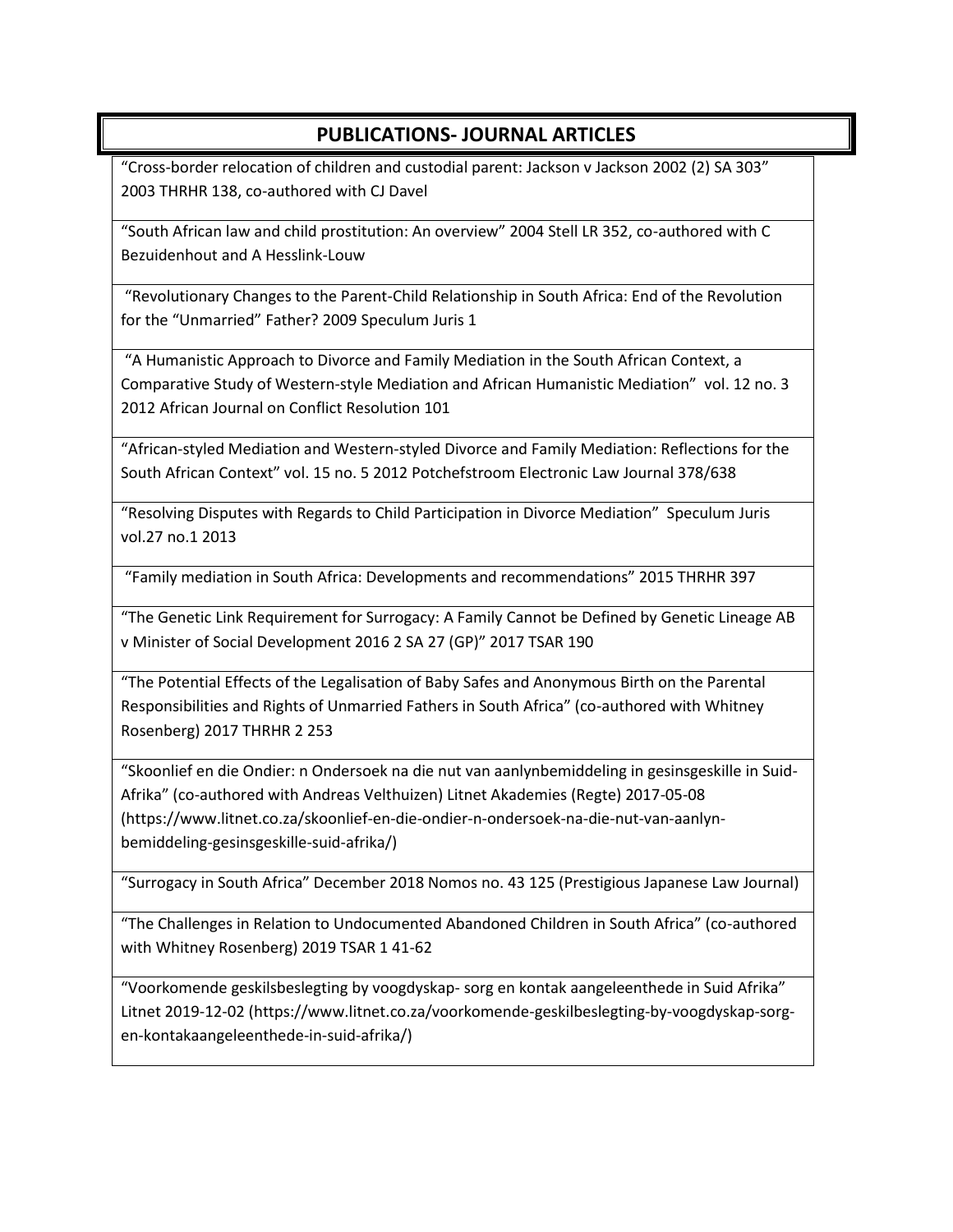"South African Family Law" (1) in Kosekijiho (Family Registration Reporter, a prestigious Japanese Law Journal) Family Law in Asia nr. 795 April 2020 2 (this is the translated citation)

"South African Family Law" (2) in Kosekijiho (Family Registration Reporter, a prestigious Japanese Law Journal) Family Law in Asia nr. 796 May 2020 12 (this is the translated citation)

"South African Family Law" (3) in Kosekijiho (Family Registration Reporter, a prestigious Japanese Law Journal) Family Law in Asia nr, 797 June 2020 2 (this is the translated citation)

"South African Family Law" (4) in Kosekijiho (Family Registration Reporter, a prestigious Japanese Law Journal) Family Law in Asia nr. 798 July 2020 23 (this is the translated citation)

"South African Family Law" (5) in Kosekijiho (Family Registration Reporter, a prestigious Japanese Law Journal) Family Law in Asia nr.799 August 2020 10 (this is the translated citation)

"South African Family Law" (6) in Kosekijiho (Family Registration Reporter, a prestigious Japanese Law Journal) Family Law in Asia nr.800 September 2020 12 (this is the translated citation)

"South African Family Law" (7) in Kosekijiho (Family Registration Reporter, a prestigious Japanese Law Journal) Family Law in Asia nr, 802 (801 was a special edition) October 2020 2 (this is the translated citation)

"To Smack or not to Smack is no Longer a Question: No Defence of Reasonable Chastisement" Freedom of Religion South Africa v Minister of Justice 2020 1 SA 1 (CC) in TSAR 2020 (4) 861

Without a registration of birth a name means nothing: Unmarried fathers may give notice of the birth of their child" Centre for Child Law v Director-General Department of Home Affairs 2020 6 SA 199 (ECG) 2021 THRHR 1 131-139

Rock a bye baby: "not able to give birth" does not connote "has never given birth" APP v NPK (17962/2020) [2021] ZAWCHC 69 (11March 2021) 2021 THRHR 3 447-454

## **PUBLICATIONS- TEXT BOOK CHAPTERS**

Chapter two "The legal profession in South Africa" in Stilwell (ed) Clinical Law in South Africa (2004) Lexis Nexis Butterworths

Chapter five "File management" (co-authored with F Haupt) in Stilwell (ed) Clinical Law in South Africa (2004) Lexis Nexis Butterworths

Chapter five "File and case management" (co-authored with F Haupt) in De Klerk et al Clinical Law in South Africa (2006) Lexis Nexis Butterworths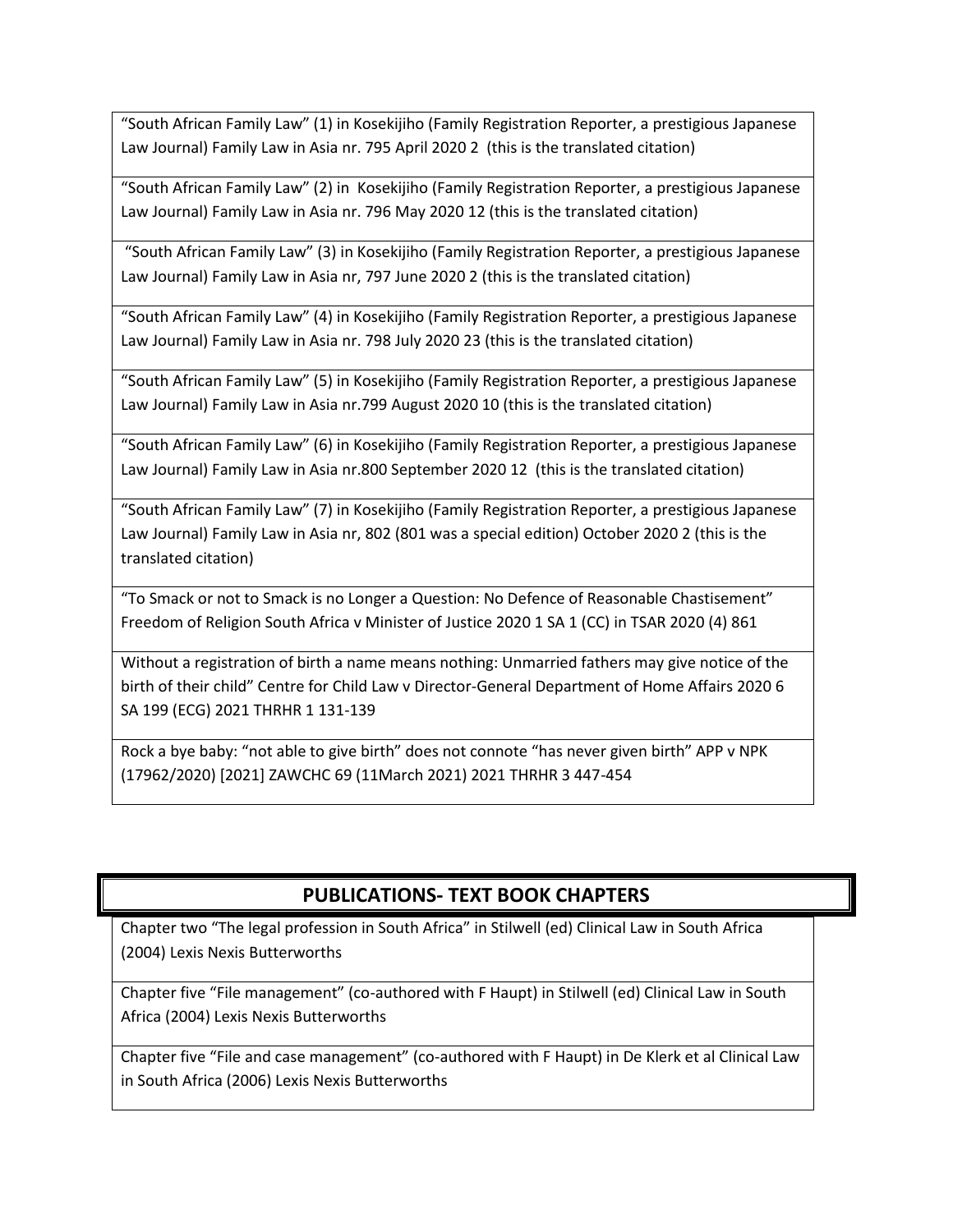Chapter 15 "Revolutionary changes to the parent-child relationship in South Africa" in Sloth-Nielsen and du Toit (eds) Trials and Tribulations, Trends and Triumphs: Developments in International, African and South African Child and Family Law (2008) Juta

Chapter 5 "File and case management"(co-authored with F Haupt and L Grove) in SH Mahomed et al Clinical Law in South Africa (2016) 79-90 Lexis Nexis

Chapter 14 "Alternative dispute resolution" (co-authored with L Grove and S Mahomed) in SH Mahomed et al Clinical Law in South Africa (2016) 289-303 Lexis Nexis

## **PUBLICATIONS – ACCREDITED CONFERENCES**

"Do Children in South Africa Have a Right to a Family? An Exploration of the Development of the Concept 'a Right to a Family' in South African Law Workshop on Social Sciences 8-9 May 2015 Istanbul, Turkey

ISBN 978-605-86637-5-6 page 230

## **CONFERENCE PRESENTATIONS AND LECTURES TO SPECIALISED AUDIENCES**

Presented a workshop in 2003 to final year students in the subject Practical law, dealing with the consultation of clients and the opening of case files

Presentation to the department of Procedural law at the University of Pretoria, in October 2003, on the "Cross-border Relocation of Custodian Parents"

Presentation to subject group Private law at the University of the Western Cape, in 2005, on "The Revolutionary Changes to the Parent-Child Relationship in South Africa"

Presented paper to a delegation of scientists, nurses and magistrate court officials on "Blood tests as Proof of Paternity: the Rights of the Child" at Unistel laboratories Tygerberg, in 2005

Attended the Universities of the Western and Eastern Cape third annual law conference held at the Nelson Mandela Metropolitan University, 30-31 January 2006, where I presented a paper:" Do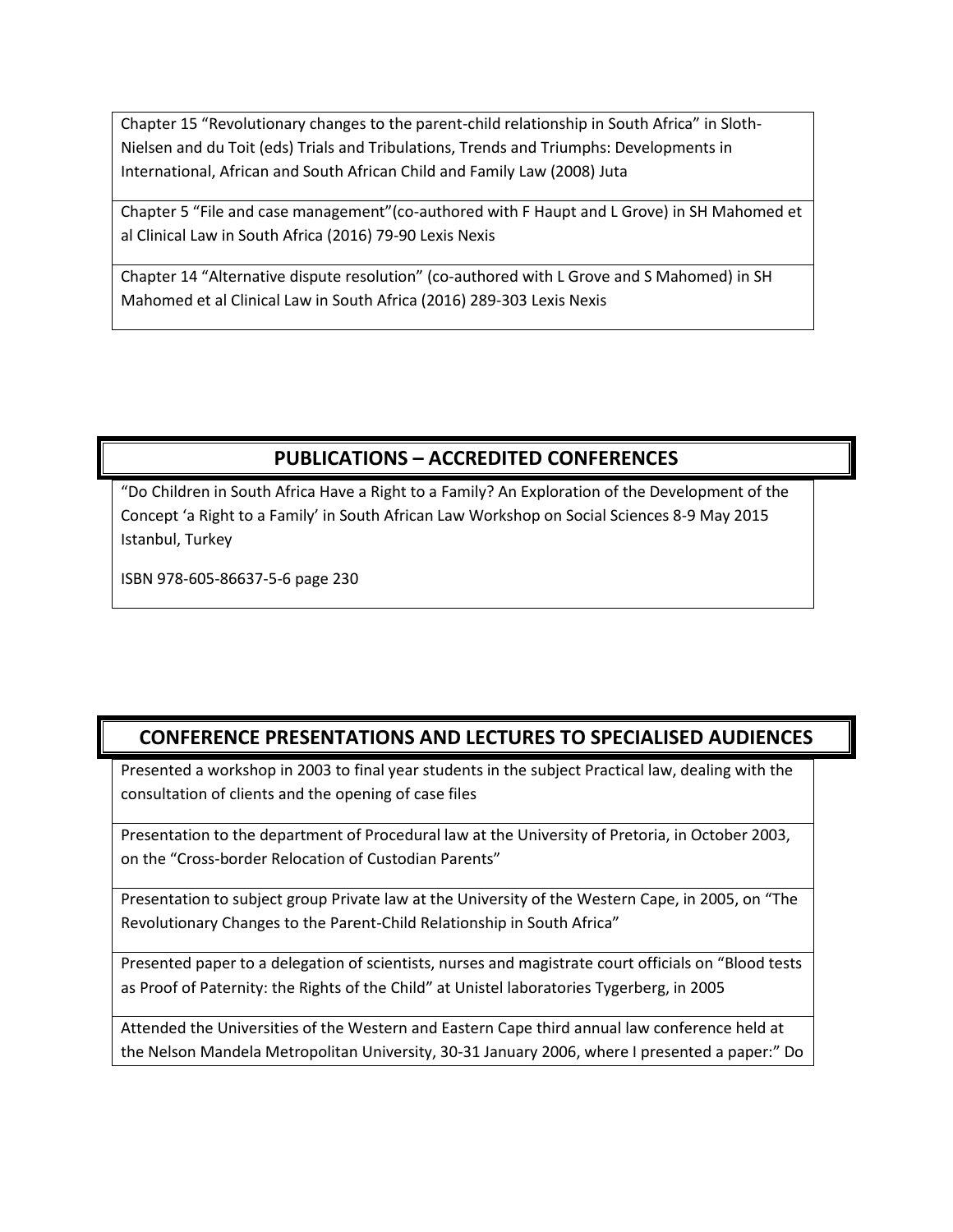Children in South Africa have a Right to a Family? An Exploration of the Recent Developments of the Concept "a Right to a Family" in South African Law"

Attended the South African Law Teachers conference held at the University of Cape Town, 3-6 July 2006, where I presented a paper: "Accommodating the Three Different Types of Learners in the Classroom"

Attended the XVII World Congress of the International Association of Youth and Family Court Judges and Magistrates, held in Belfast Ireland from the 27th August 2006 – 1st September 2006. Here I presented a paper: "From Parental Rights to Parental Responsibilities: an Overview of the Revolutionary Changes to the Parent-Child Relationship in South Africa, with Specific Reference to the Concept Contact (Access) and the Legal Position of Unmarried Fathers in this Regard"

By special invitation presented a guest lecture to the Advanced Family Law class, full and parttime classes, at the University of the Western Cape, in 2006, on "The Access Rights of Fathers of Children Born Out of Wedlock"

By special invitation presented a lecture to the LLM (Private Law and the Bill of Rights class) at the University of the Western Cape, in 2007, on "Child Participation in Private Law Proceedings, Particularly Custody Disputes"

Organised a research colloquium at UNISA in 2012, where I presented a paper: "Can the African Style of Group Mediation Improve the Way that Western-style Divorce and Family Mediation is practiced in South Africa"?

Attended the 1st International Conference on Law, Criminal Justice and Multi-Inter-Transdisciplinary (MIT) Research presented by UNISA at Magaliesburg in August 2012, where I presented a paper titled "Your story, my story": A Humanistic Approach to Divorce and Family Mediation in South Africa"

Presented a lecture at UNISA 2012, on behalf of IDRA at UNISA on "Resolving Disputes with Regards to Child Participation in Mediation"

Presented a paper in Bloemfontein 2013 at the Family Law Teachers Colloquium on "Online Mediation in South Africa"

Presented a paper in Stellenbosch 2014 at the Family Law Teachers Colloquium on "Family Mediation in South Africa: Developments and Recommendations"

Presented a paper in Istanbul at the International Workshops on Social Sciences 8-9 May 2015: "Do Children in South Africa Have a Right to a Family? An Exploration of the Development of the Concept 'a Right to a Family' in South African Law"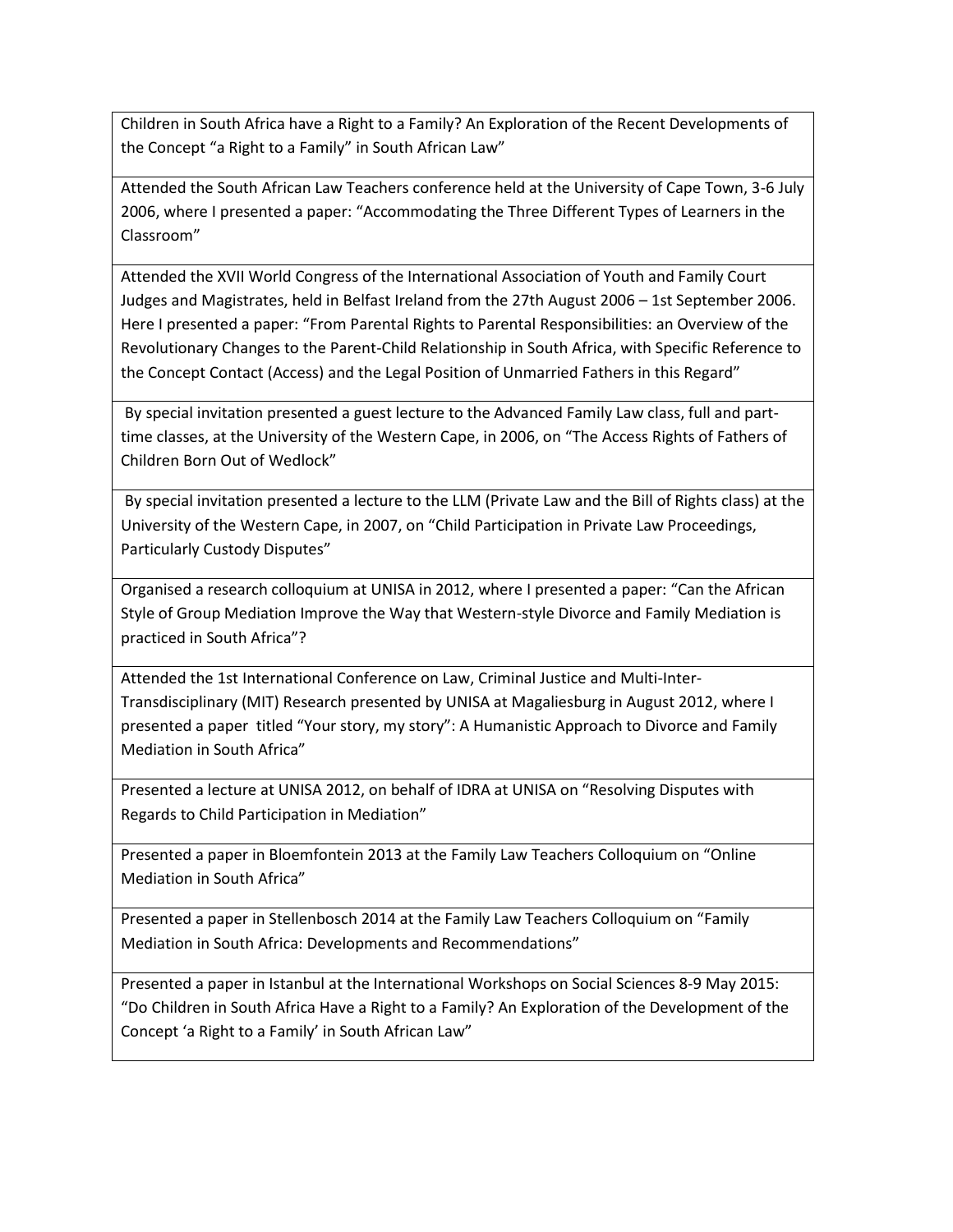Presented a paper in Singapore at the 3rd International Conference on Innovative Challenges in Multidisciplinary Research and Practice 15-16 December 2015: "Animals: 'Objects' or 'Sentient Beings'? A Comparative Perspective of the South African Family Law"

Presented a paper in Pretoria to members of the National Bar Council of South Africa on" Family Mediation" 2016

Presented a paper in Johannesburg at a seminar hosted by UJ Law, Stratcom and Unisa on "Embracing Multidisciplinary Approaches to Diverse Problems Facing the Family in Today's Hyper-Complex Society" 14th September 2016: "The Future Role of Mediation in Family Disputes in South Africa"

Presented a paper in Grahamstown at the Family Law Teachers Colloquium 26th-27th September 2016: "The Potential Effects of the Legalisation of Baby Safes and Anonymous Birth on the Parental Responsibilities and Rights of the Unmarried Father" with W. Rosenberg (an earlier version of this paper was also presented at the Law Faculty Indaba)

Presented a paper in Amsterdam at the ISFL world congress 25 -29 July 2017: "Current Challenges Facing South African Family Law"

Organised the seminar and presented a paper in Pretoria at a seminar hosted by UJ Law, Stratcom and Unisa on "New Trans-Disciplinary Horizons in the Criminal Justice System" 6- 7 September 2017: "Exploring Systemic Failures in Dealing with Online Child Pornography: A Multidisciplinary Approach" (with Corne Davis)

Presented a paper in Johannesburg at the Family Law Colloquium 21-22 September 2017: "An Analysis of the Right to Knowledge of Origins in Abandonment Cases" (with Whitney Rosenberg)

Invited Panelist for UJ Thought Leadership Programme, held with the City of Johannesburg, on "Adult Prostitution: Criminalise, Decriminalise or Regulate?" 5 October 2017

Organised the seminar and presented a paper at a seminar hosted by UJ Law, Stratcom and Unisa, as part of LGBTQI summit held at UJ: "Surrogacy and the Impact of Recent Court Decisions on the LGBTQI Community" 3 September 2018

Special invitation as keynote speaker, presented a series of seminars and attended meetings at Nagoya University, Nagoya, and in Osaka Japan, on "South African Family Law" 22 September to 3 October 2018. On the 25th September 2018 on "The South African Legal System and Marriage" at Nagoya University; on the 28th of September 2018 on the "Parent-Child Relationship" at Nagoya University; on the 29th of September 2018 on "Surrogacy" at the Kuma Moto University office in Osaka